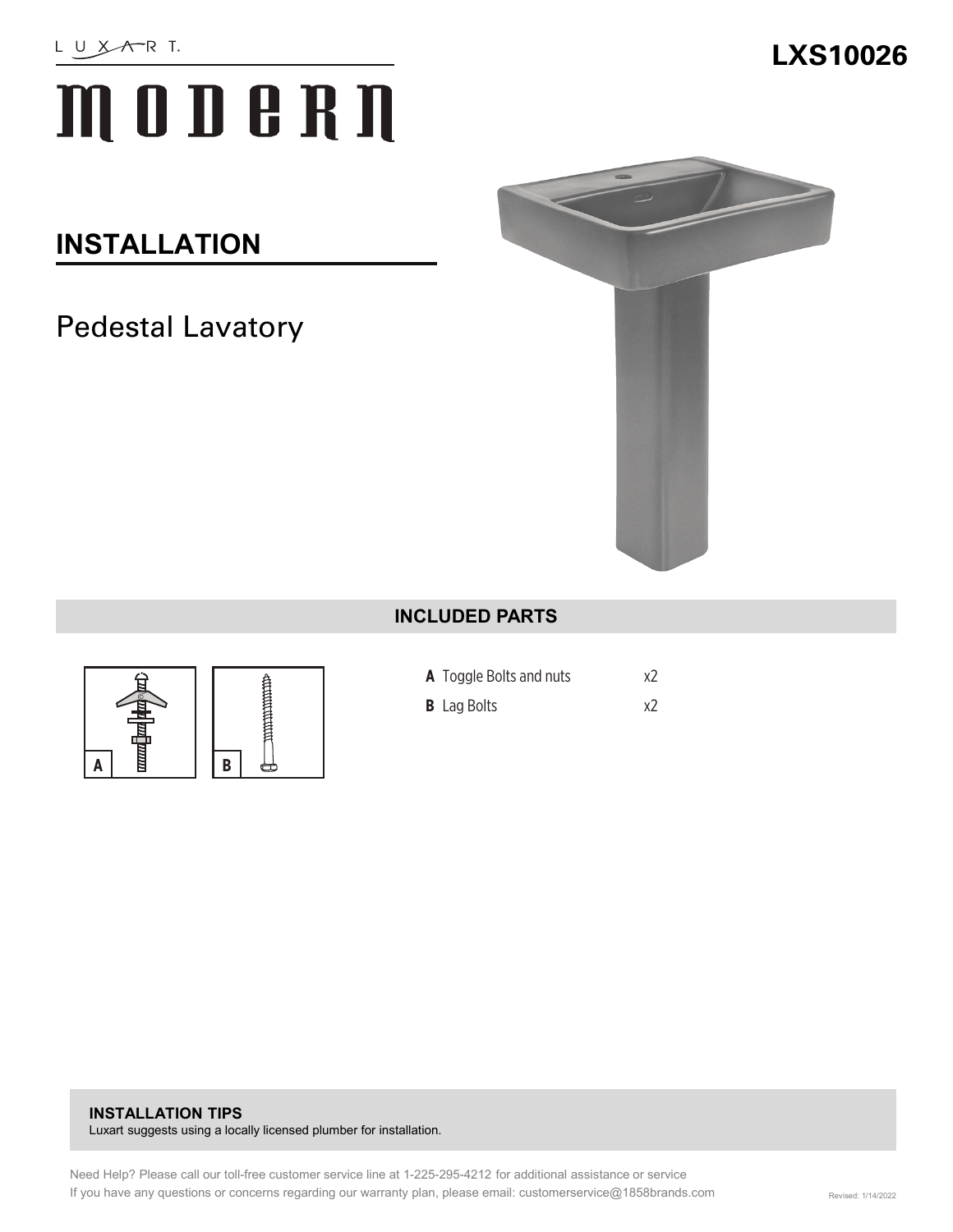- 1. Shut off the water supply then disconnect and drain the water supply lines.
- 2. Locate proper position for pedestal lavatory. Make sure that you have access to all plumbing and drain fittings, door clearance and any other obstructions.
- 3. Place pedestal basin on pedestal leg and move into the desired position against the wall. Make sure that the pedestal basin is levelled on the pedestal leg. With a pencil, mark the location of the pedestal basin support holes on the wall **(FIGURE 1A).**
- 4. On marked location on the wall, drill holes with a ⅝" drill bit if the pedestal will not be attached onto a stud. If the pedestal will be mounted onto a stud, then drill holes with a  $\frac{1}{\sqrt{2}}$ " drill bit.
- 5. Carefully remove pedestal basin from pedestal leg and install faucet and pop-up assembly as per the manufacturer's installation instructions.
- 6. If installing directly onto the wall without a stud, use toggle bolts. Push toggle bolts through the backside of the pedestal basin. Place rubber washer, steel washer and hex nut loosely on the end of the bolt (in this direct order). Then place the pedestal basin on the pedestal leg. Place the complete unit into the desired position on the wall at the same time pushing the toggle bolts through the predrilled holes on the wall **(FIGURE 2A).**

#### **OR**

If installing directly onto a stud, use lag screws. Place the pedestal basin on the pedestal leg. Then place the complete unit in the desired position on the wall. Place metal washer and rubber washer onto the lag screw (in this direct order) and at the same time fastening the pedestal basin directly onto the stud by screwing the lag screw into the stud **(FIGURE 2B).**





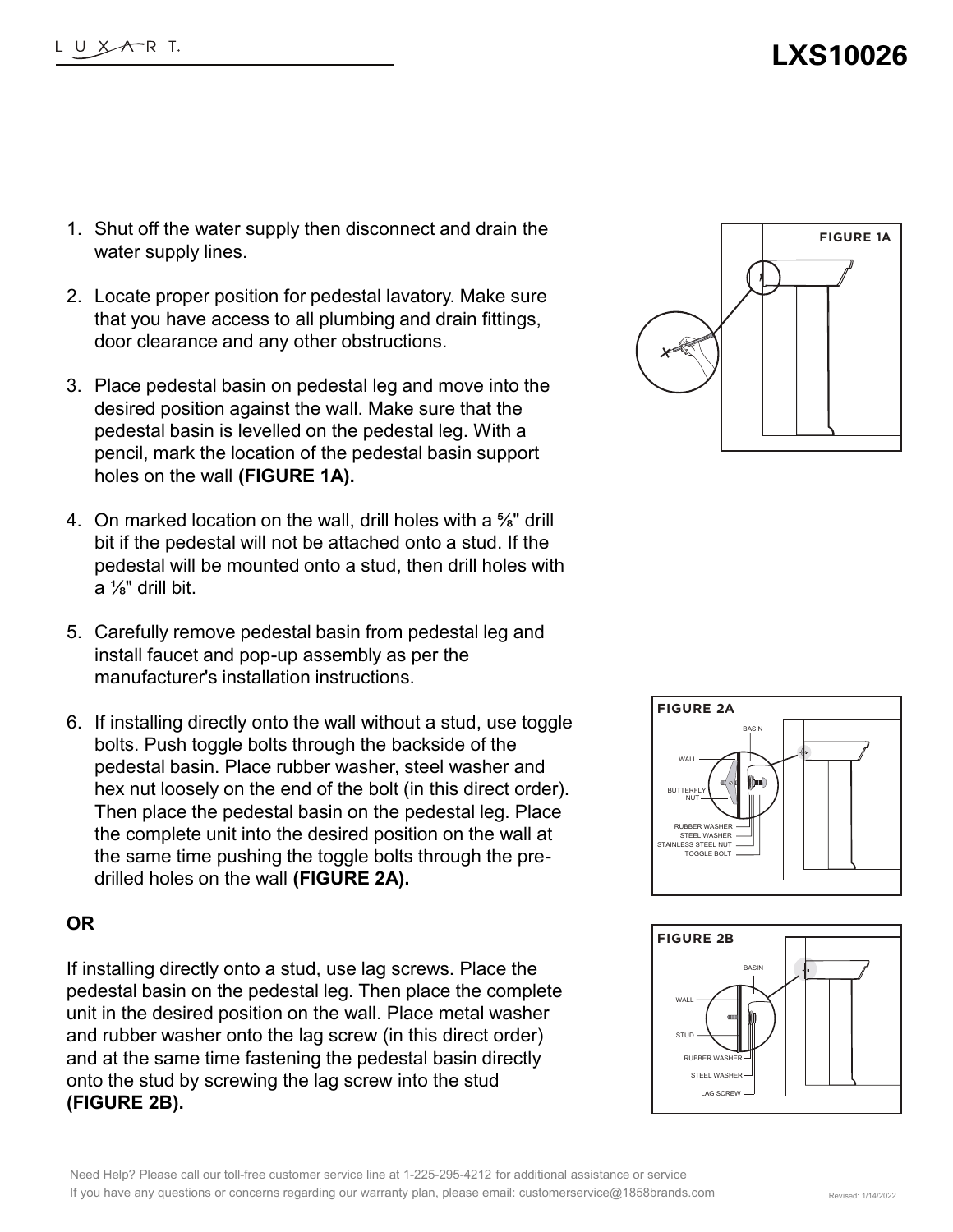## **LXS10026**

7. Tighten hex nut (stud application) or toggle bolt (wall application) until pedestal basin is snug against the wall.

**Caution**: Do not over tighten as this could break the porcelain.

**Note**: Pedestal leg should be supporting the pedestal top, since mounting lips are not designed to hold the weight of the pedestal top.

- 8. Apply a neat bead of bathroom silicone or caulking around the edge of pedestal basin and where the basin contacts the wall and where the pedestal basin connects onto the pedestal leg **(FIGURE 3).**
- 9. Complete any final plumbing connections, such as the lavatory supply kit, as per manufacturer's instructions.